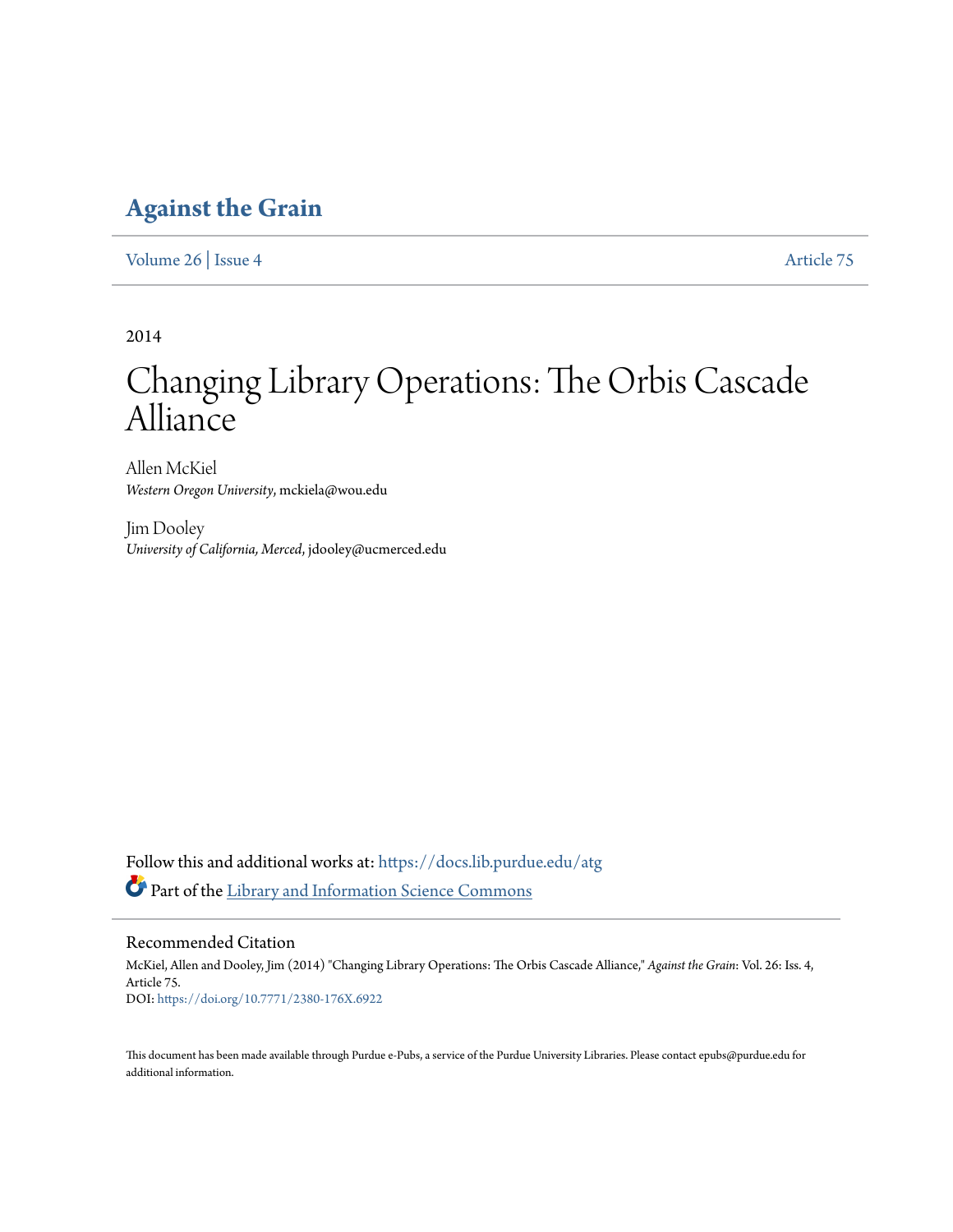# **Optimizing Library Services** *from page 53*

the amount of use it would receive.This is particularly likely to be the case when a book, formerly purchased only once every five to ten years in paper, turns into an annual online subscription," (2012, p. x.).Whether an electronic title has a version for mobile devices may be another consideration as students make more use of mobile devices and less use of computers.

When making choices between print and electronic versions, cost is a primary consideration, but that, too, is not straight-forward. Is the cost of an electronic source one-time or an on-going subscription? Is there an annual maintenance fee? If the electronic product seems the better choice on other criteria, will increased access make the cost per use less than the print version? Are the faculty making assignments that require a particular title ready to switch to the electronic? A brief demonstration of the electronic product might bring even reluctant eBook users on board, but you have to be willing to market new formats as readily as you do new titles.

The criteria for print sources and content have been developed over many decades and are widely understood.We must look at the interface for electronic sources and evaluate it just as critically.Is it easy to get to a full-screen view of the pages? Can a range of pages be printed easily? Is the source searchable, or is the index linked to the text so that the user does not have to page back and forth through the volume to get to the article desired? Are there multiple types of searching (keyword, article titles, source title, publisher, author, date, subject)? Can these access points be combined in one search? Is the print easy to read on screen? Look at the font, size, and layout.Are there any advanced features, such as the ability to create an individual account to save notes, personal search terms, or create folders in which to save results?

One important bit of advice: get Reference Universe! I have no financial stake in **Paratext**, but I find myself advocating for the use of Reference Universe regularly.Remember the beginning of this essay, when I stated that "until quite recently, there was no article-level indexing?" That fact put reference collections at a par with periodicals before the advent of periodical indexes.Reference Universe is a unique product that focuses on reference sources and indexes at the article level.This indexing means that **Paratext** has finally brought access to reference collections into the late 19th century! Reference Universe is a major way for users to find needed reference sources on their topics.It brings access to articles in print and electronic reference sources together, achieving for reference sources what periodical indexes did for journals, and more.

Teaching users how to browse is still a valid use of instruction time, but Reference Universe will give them the call number for a print source on their topic or a link directly into the text of an electronic source, which now brings access to the 21st century.The keyword searching can be targeted to specific areas of the record, an improvement on general searching that **Paratext** made after hearing from their customers. **Paratext** seems to listen to their customers.If you aren't subscribing to Reference Universe, you aren't providing the best access to your reference collection, and your reference collection is not getting optimal use.My advice is to subscribe to it, use it, and teach its use regularly.Users will be amazed at the quantity and quality of information they can find in your reference collection!

Reference and instruction librarians must focus on the content and not the format of reference sources.They need to keep up with

interface changes, new editions, new features, and added sources.They need to feel confident in navigating the entire collection, print and electronic, to help users find the best sources for their research needs.Nonetheless, the modern academic reference collection needs a reference manager that can keep all the issues related to reference sources on the radar of all who work with the collection.It is a complex task, even where the physical collection is shrinking.

#### **References**

**O'Gorman, J.** and **Trott, B.** (2009).What will become of reference in academic and public libraries? *Journal of Library Administration,* 49(4), 327-339.

**Singer, C. A.** (2012). *Fundamentals of managing reference collections*. Chicago, IL: American Library Association.

*Rosanne Cordell is the Associate Dean for Public Services at Northern Illinois University where she supervises reference, instruction, document delivery, reserves, circulation, and collection maintenance services. Previously, she was the Head of Reference Services at Indiana University South Bend, where she had also served as Head of Library Instruction. Her interests include intellectual freedom, privacy, reference services, and information literacy. She was the chair of the American Library Association's Office for Information Technology Policy Digital Literacy Task Force and is currently a member of the Digital Content Working Group. She remains active in the ALA Intellectual Freedom Round Table, the Freedom to Read Foundation, and the Retired members Round Table. She is the author of the recent IGI Global title, Library Reference Services and Information Literacy: Models for Academic Institutions.*

# Changing Library Operations — The Orbis Cascade Alliance

Column Editors: **Allen McKiel** (Dean of Library Services, Western Oregon University) <mckiela@wou.edu>

and **Jim Dooley** (Head of Collection Services, University of California, Merced)  $\leq$  dooley@ucmerced.edu>

The evolution of library cooperatives and<br>
consortia promises new levels of opera-<br>
tional effectiveness and efficiency, albeit<br>
with accompanying complexity and uncertainconsortia promises new levels of operawith accompanying complexity and uncertainty. This is the first article in a series that will look at the emerging shape and characteristics of the Orbis Cascade Alliance, a

non-profit consortium of 37 academic libraries in Washington, Oregon, and Idaho that jointly serve over 275,000 students. The incorporated  $(501(c)(3))$ organization facilitates,



with the efforts of eight staff and the comprehensive cooperation of member library staff, the provision of a wide range of cooperative services. This article will look briefly at its mission, history, and organizational structure. Subsequent articles will emerge through

librarians willing to share their knowledge and experience of the operations of the Alliance. This author will also contribute articles through conversations with members of the Alliance as well as his own experience as an Alliance Council member for the past six and a half years.

#### **Mission**

The mission statement posted on the Alliance Website is accompanied by vision and values statements, which express the spirit of the Alliance. It is expressed more explicitly in its current strategic agenda. The collaboration is both cooperative and competitive in that we challenge each other to find innovative means to jointly advance the library missions of the individual institutions we serve. My own expe-

*continued on page 55*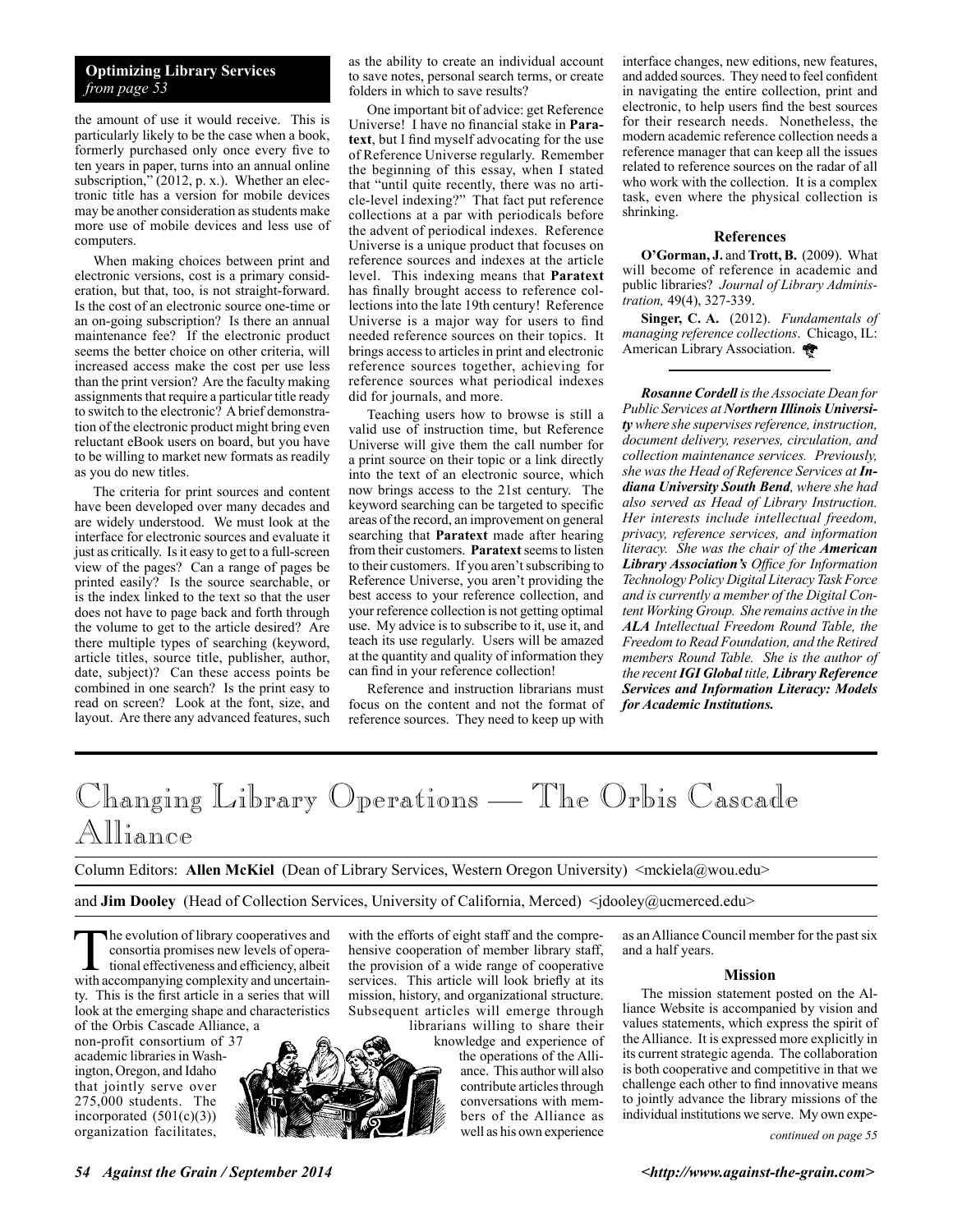### **Changing Library Operations** *from page 54*

rience has witnessed an evolving organization knit together through the bonds formed in open consultation over the search for optimal and inclusive innovation. The following are the mission, vision, and values statements of the Alliance.

*Mission —* The Orbis Cascade Alliance enables member libraries to advance institutional missions through collaboration and innovation.

*Vision —* The Orbis Cascade Alliance is an exemplar of the 21st-century library consortium. We join together in the spirit of innovation and combined expertise, seeking efficiency and productivity to strongly promote the success of students, faculty, staff, and researchers. We bring multiple perspectives together to challenge traditional thinking and elevate our ability to deliver outstanding services, programs, and collections.

*Values —* As a membership organization we value open communication, innovation, agility, discussion and collaborative decision making that elicits and includes the perspectives of each member. We value and nurture strong and lasting personal and institutional commitments to our work together. Where differences occur we value open debate, exploration, willingness to change, and the creation of solutions that serve the collective good of our member colleges and universities as a whole.

#### **Strategic Agenda**

The Strategic Agenda advances the Mission and Vision of the Alliance. All members support the Strategic Agenda initiatives, each of which includes a set of objectives. Council works to determine the priority, timing, and process associated with pursuing and assessing each objective. The Strategic Agenda has three broad areas: Work Smart; Design for Engagement; and Innovate to Transform.

The spirit of "working smart" is expressed as working and partnering "at the appropriate scale: local, regional, national, and international." Working smart calls for focusing and coordinating our joint efforts to maximize their impact across the diverse venues of Alliance activity and urges us to

- Do things once
- Do things the same
- Do things together.

It also requires investing in staff development as an aspect of leveraging our joint financial resources.

Designing for engagement is the heart of the strategic agenda, in that it issues from the academic mission we all serve as librarians to "collect wisely, share freely, and enhance the teaching, learning, and research environment." The design's implementation is expressed in the Alliance's operational agenda and structure, which are discussed below.

The third context of the strategic agenda, innovation for transformation, calls for action oriented research in which the evolving information technologies are adapted to "push boundaries, change the landscape, and inspire the profession."

#### **History**

The Orbis consortium formed under the fiscal agency of the **University of Oregon** through a **Meyer Memorial Trust** grant in 1993 with five state universities — **University of Oregon**, **Eastern Oregon University**, **Southern Oregon University**, **Western Oregon University**, and **Oregon Institute of Technology**. Its initial objective was the formation of a union catalog, which became a reality in 1995 and by then included two private members — **Willamette University** and **Linfield College**. By the time Orbis libraries started borrowing in 1997 it included 12 libraries and in 1998 they began a cooperative electronic resources (ER) program.

The Washington State Cooperative Library Project (WSCLP) joined to form a union catalog in 1996 with six state universities — **Central Washington University**, **Eastern Washington University**, **The Evergreen State College**, **University of Washington**, **Washington State University**, and **Western Washington University**. The following year the **University of Puget Sound** became the first private institution to join, and in 1998 WSCLP initiated an ER program. By 2000 WSCLP became Cascade and migrated to INN-Reach — **Innovative Interfaces** software platform for cooperative interlibrary loan.

In 2002, the 19 libraries that Orbis had grown to joined with the 7 libraries of Cascade to form the Orbis Cascade Alliance and by 2003 had initiated the Summit borrowing program under INN-Reach. The Orbis Cascade Alliance currently has 37 member libraries and is incorporated as a  $501(c)(3)$ . We share a collection of approximately nine million print monograph titles; cooperatively manage an ER program that coordinates over \$10 million for resource access; is jointly implementing a shared ILS and coordinating its shared operations including technical services, discovery services, systems development, cooperative acquisition and access development, and assessment. The Alliance is progressively functioning as a single entity.

#### **Organizational Structure**

Alliance Staff provide the foundation for all of the organizational structure of the Alliance. Their efforts provide the stability and coordination for its daily operation and identity. The Alliance began at **UO** in 1993 with time contributed by three **University of Oregon** staff members: **John F. Helmer**, **Alice Allen**, and **George Shipman**. Today, the Alliance has a staff of nine. **John F. Helmer** (1993) is the Executive Director of the Alliance and has been the designer, mentor, coordinator, planner, and problem solver from its inception. He is the steady hand that has a respect from those that work with him that I have seen accorded to few in my career. I believe the Alliance owes much of its thoughtful, open, and fair-minded culture to his working example.

**Debra Place** (1997) is the Business Manager; **Jodi Allison-Bunnell** (2001) is the Northwest Digital Archives Program Manager; **Greg Doyle** (2003) the Electronic Resources Program Manager; **Elizabeth Duell** (2007) the Events Coordinator; **Anya Arnold** (2009) the Resource Sharing Program Manager and Courier Program Manager; **Keith Folsom** (2011) the Information Technology Manager; **Al Cornish** (2013) the Shared ILS Program Manager; and **Kathi Fountain** (2013) the Collection Services Program Manager.

The Alliance is currently in the midst of changing its operational structure to accommodate an increased level of operational coordination, much of it at this juncture focused on the implementation of a shared ILS. The current structure consists of the organized interactions of six entities: Council of Library Directors, Board of Directors, Alliance Staff, Standing Committees/Teams, and Working Groups. The Dean or Director of each of the 37 participating libraries comprises the Council. They meet three times a year in the fall, spring, and summer. The meetings generally run from Thursday afternoon through Friday morning. The agenda is set by the Board through input from all of the other aspects of the Alliance particularly from Standing Committees/Teams. On Thursday the issues and their subsequent proposals are presented by representatives from Standing Committees/Teams and are broadly discussed. The mood and tenor of the discussions from my vantage point has generally been strikingly inclusive and sensitive to the diversity of individual institutional needs, yet open and direct. As needed, discussion and problem solving continue informally on Thursday evening; and on Friday the proposals are again discussed, revised, and votes are taken. Discussion generally continues until courses of action emerge that provide for consensus, generally expressed in a unanimous or near unanimous vote. The ten-member Board is elected annually through online balloting. All Council members are eligible for each election unless they decline.

Standing Committees/Teams are formed by Council to address operational areas that require ongoing participation by all member institutions. A new team structure was adopted at the spring Council meeting that is partially implemented and is expected to be fully in place by summer 2015. There are standing teams in nine functional areas, four administrative and five program areas. The administrative teams (Assessment, Center of Excellence, Finance, and Policy) are appointed by the Board and provide administrative information for the Board and Council for deliberation and decision making. The program area teams (Collaborative Workforce, Content Creation & Dissemination, Discovery & Delivery, Shared Content, and Systems) consist of five to seven members nominated by Council and appointed by the Board. The teams are chaired by a library staff member appointed by the Board. An Alliance program manager serves on each team as does a Council member; both are appointed by the board. Appointees serve two-year terms. Teams receive direction from the Board and

*continued on page 56*